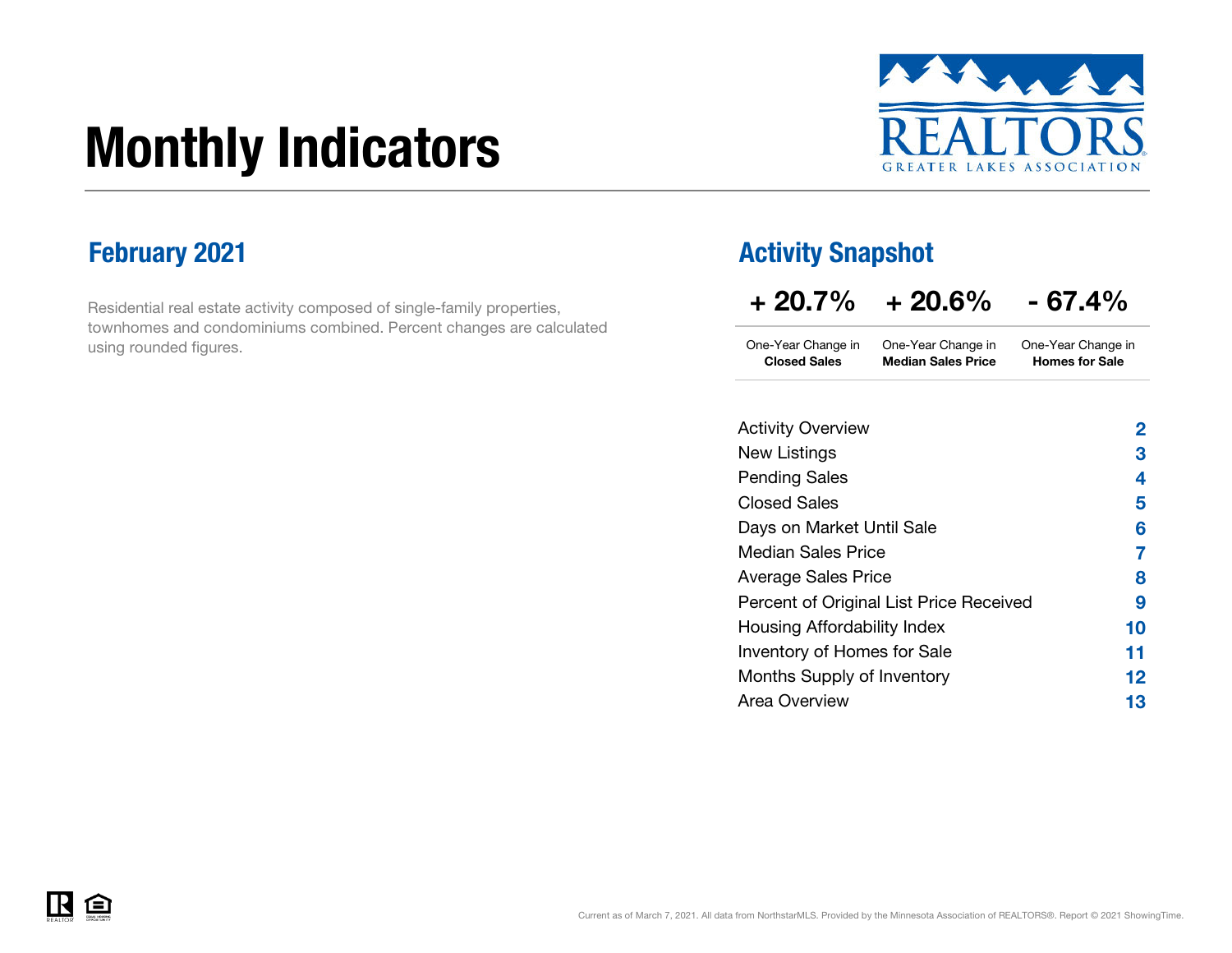### Activity Overview

Key metrics by report month and for year-to-date (YTD) starting from the first of the year.



| <b>Key Metrics</b>           | <b>Historical Sparkbars</b>                  | 2-2020    | 2-2021    | Percent Change |           | <b>YTD 2020 YTD 2021</b> | Percent Change |
|------------------------------|----------------------------------------------|-----------|-----------|----------------|-----------|--------------------------|----------------|
| <b>New Listings</b>          | 2-2019<br>2-2020<br>$2 - 2021$<br>2-2018     | 407       | 306       | $-24.8%$       | 730       | 559                      | $-23.4%$       |
| <b>Pending Sales</b>         | 2-2018<br>2-2019<br>2-2020<br>$2 - 2021$     | 263       | 289       | $+9.9%$        | 519       | 565                      | $+8.9%$        |
| <b>Closed Sales</b>          | 2-2018<br>2-2019<br>2-2020<br>$2 - 2021$     | 193       | 233       | $+20.7%$       | 432       | 543                      | $+25.7%$       |
| <b>Days on Market</b>        | 2-2018<br>2-2019<br>$2 - 2020$<br>$2 - 2021$ | 97        | 60        | $-38.1%$       | 90        | 59                       | $-34.4%$       |
| <b>Median Sales Price</b>    | 2-2018<br>2-2019<br>2-2020<br>$2 - 2021$     | \$178,250 | \$215,000 | $+20.6%$       | \$177,000 | \$212,000                | $+19.8%$       |
| <b>Avg. Sales Price</b>      | 2-2018<br>2-2019<br>$2 - 2021$<br>$2 - 2020$ | \$213,290 | \$251,237 | $+17.8%$       | \$210,513 | \$251,574                | $+19.5%$       |
| Pct. of Orig. Price Received | 2-2018<br>2-2019<br>2-2020<br>$2 - 2021$     | 92.5%     | 95.8%     | $+3.6%$        | 93.2%     | 96.4%                    | $+3.4%$        |
| <b>Affordability Index</b>   | 2-2019<br>2-2020<br>2-2018<br>$2 - 202$      | 164       | 136       | $-17.1%$       | 165       | 138                      | $-16.4%$       |
| <b>Homes for Sale</b>        | $2 - 2021$<br>2-2018<br>2-2019<br>2-2020     | 1,486     | 484       | $-67.4%$       |           |                          |                |
| <b>Months Supply</b>         | 2-2018<br>2-2019<br>2-2020<br>$2 - 2021$     | 3.3       | 0.9       | $-72.7%$       |           |                          |                |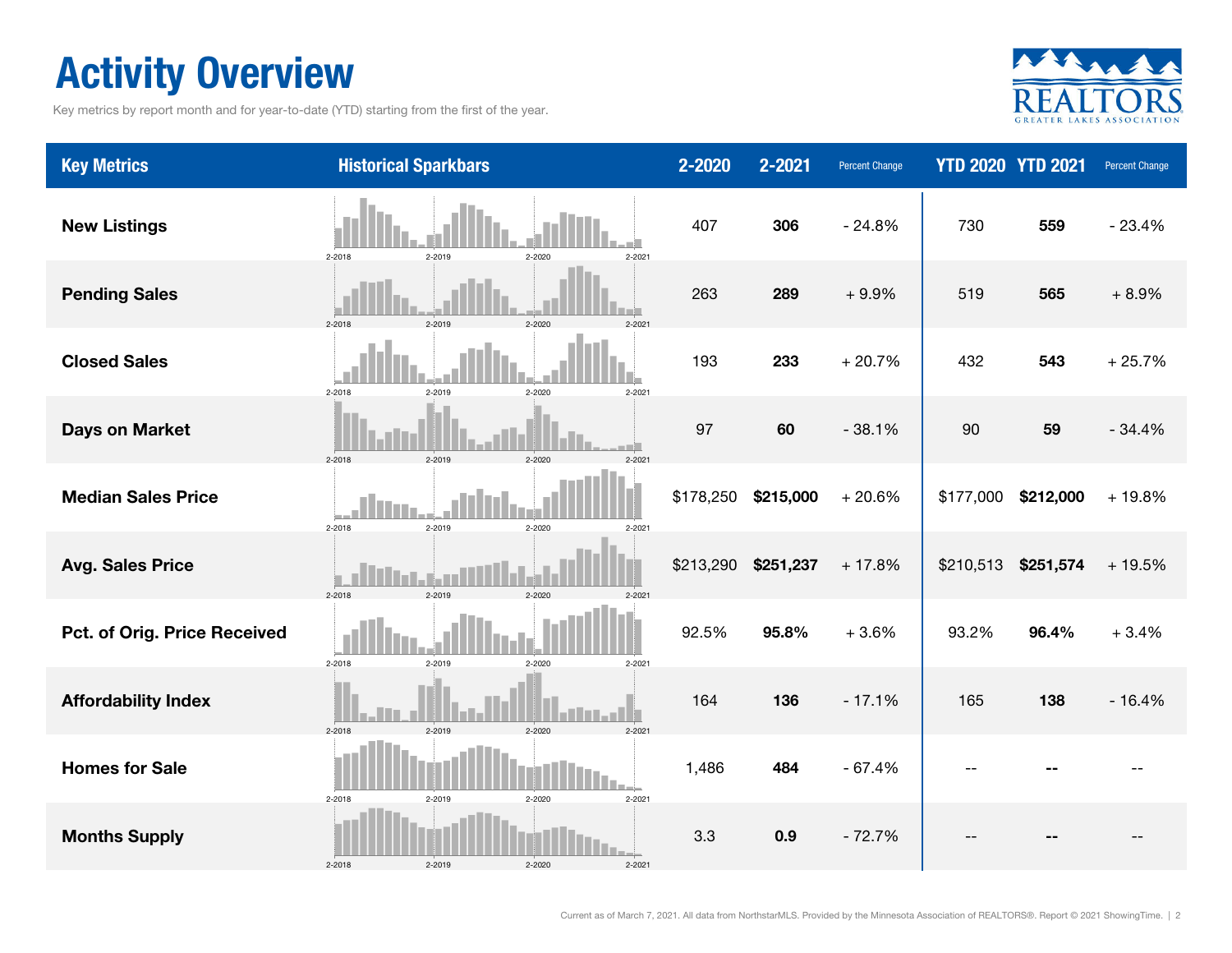### New Listings

A count of the properties that have been newly listed on the market in a given month.





| <b>New Listings</b> |     | <b>Prior Year</b> | <b>Percent Change</b> |
|---------------------|-----|-------------------|-----------------------|
| March 2020          | 630 | 586               | $+7.5%$               |
| April 2020          | 602 | 812               | $-25.9%$              |
| May 2020            | 819 | 991               | $-17.4%$              |
| June 2020           | 782 | 958               | $-18.4%$              |
| <b>July 2020</b>    | 729 | 867               | $-15.9%$              |
| August 2020         | 741 | 745               | $-0.5%$               |
| September 2020      | 694 | 626               | $+10.9%$              |
| October 2020        | 458 | 490               | $-6.5%$               |
| November 2020       | 272 | 271               | $+0.4%$               |
| December 2020       | 200 | 186               | $+7.5%$               |
| January 2021        | 253 | 323               | $-21.7%$              |
| February 2021       | 306 | 407               | $-24.8%$              |
| 12-Month Avg        | 541 | 605               | $-10.6\%$             |

#### Historical New Listings by Month

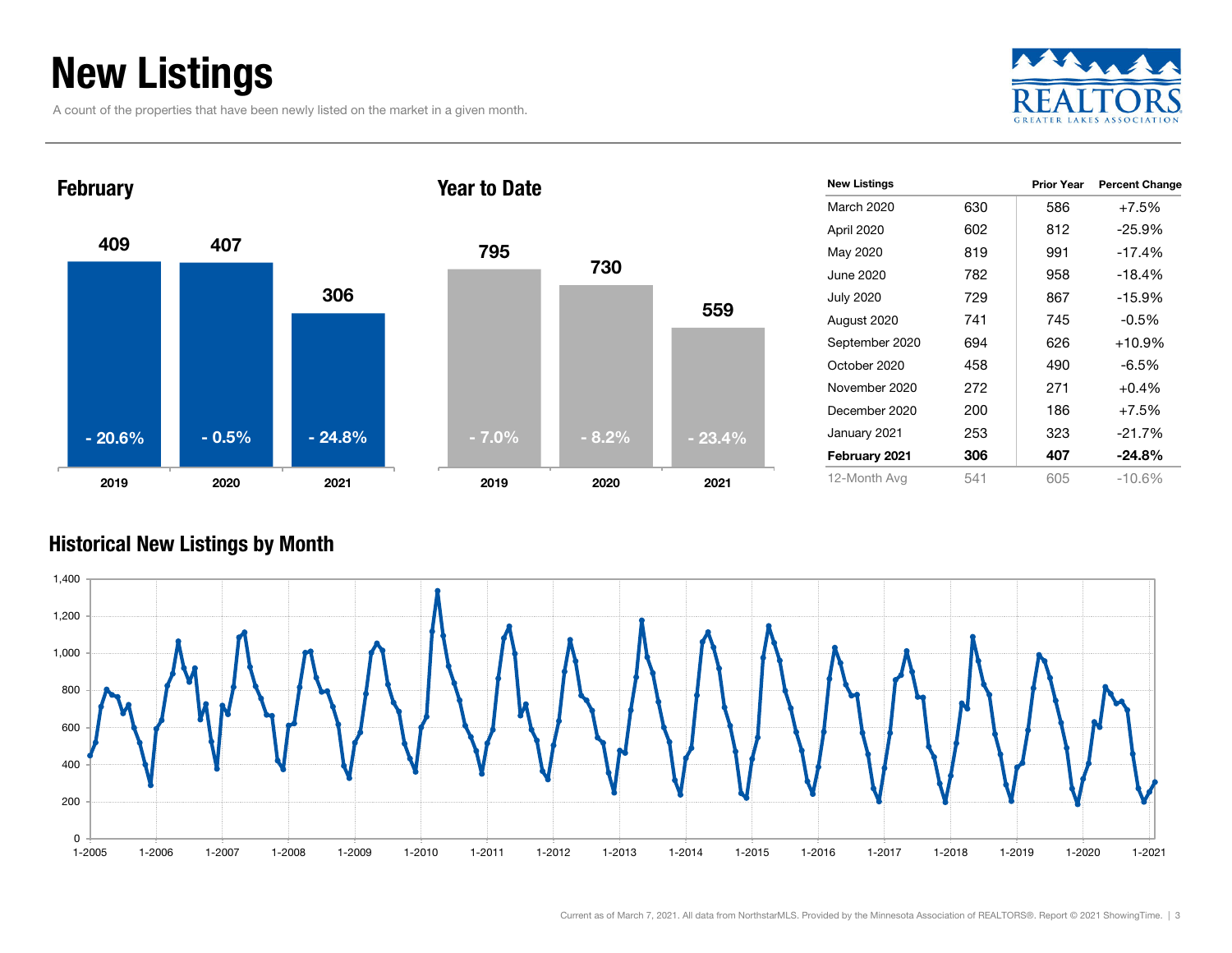### Pending Sales

A count of the properties on which offers have been accepted in a given month.





| <b>Pending Sales</b> |     | <b>Prior Year</b> | <b>Percent Change</b> |
|----------------------|-----|-------------------|-----------------------|
| March 2020           | 382 | 379               | $+0.8\%$              |
| April 2020           | 409 | 511               | $-20.0\%$             |
| May 2020             | 639 | 585               | $+9.2%$               |
| June 2020            | 781 | 646               | $+20.9%$              |
| <b>July 2020</b>     | 798 | 584               | $+36.6%$              |
| August 2020          | 729 | 642               | $+13.6%$              |
| September 2020       | 688 | 517               | $+33.1%$              |
| October 2020         | 530 | 433               | $+22.4%$              |
| November 2020        | 369 | 292               | $+26.4%$              |
| December 2020        | 292 | 226               | $+29.2%$              |
| January 2021         | 276 | 256               | $+7.8%$               |
| February 2021        | 289 | 263               | $+9.9\%$              |
| 12-Month Avg         | 515 | 445               | $+15.7%$              |

#### Historical Pending Sales by Month

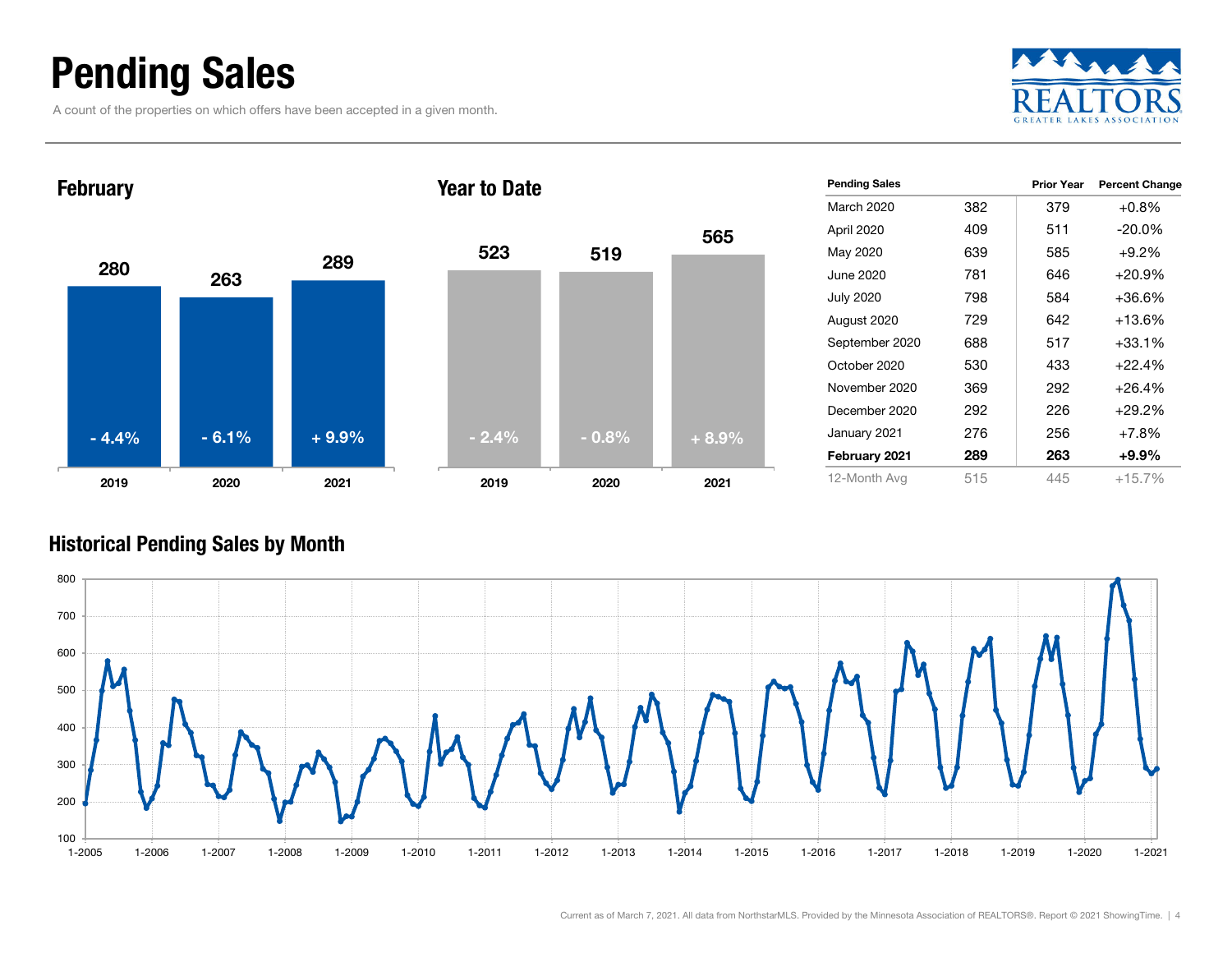### Closed Sales

A count of the actual sales that closed in a given month.





| <b>Closed Sales</b> |     | <b>Prior Year</b> | <b>Percent Change</b> |
|---------------------|-----|-------------------|-----------------------|
| March 2020          | 267 | 278               | $-4.0%$               |
| April 2020          | 332 | 351               | $-5.4%$               |
| May 2020            | 454 | 551               | $-17.6%$              |
| June 2020           | 682 | 612               | $+11.4%$              |
| <b>July 2020</b>    | 798 | 592               | $+34.8\%$             |
| August 2020         | 669 | 685               | $-2.3\%$              |
| September 2020      | 685 | 587               | $+16.7%$              |
| October 2020        | 722 | 519               | $+39.1%$              |
| November 2020       | 513 | 428               | $+19.9%$              |
| December 2020       | 433 | 304               | $+42.4%$              |
| January 2021        | 310 | 239               | $+29.7%$              |
| February 2021       | 233 | 193               | $+20.7%$              |
| 12-Month Avg        | 508 | 445               | $+14.2%$              |

#### Historical Closed Sales by Month

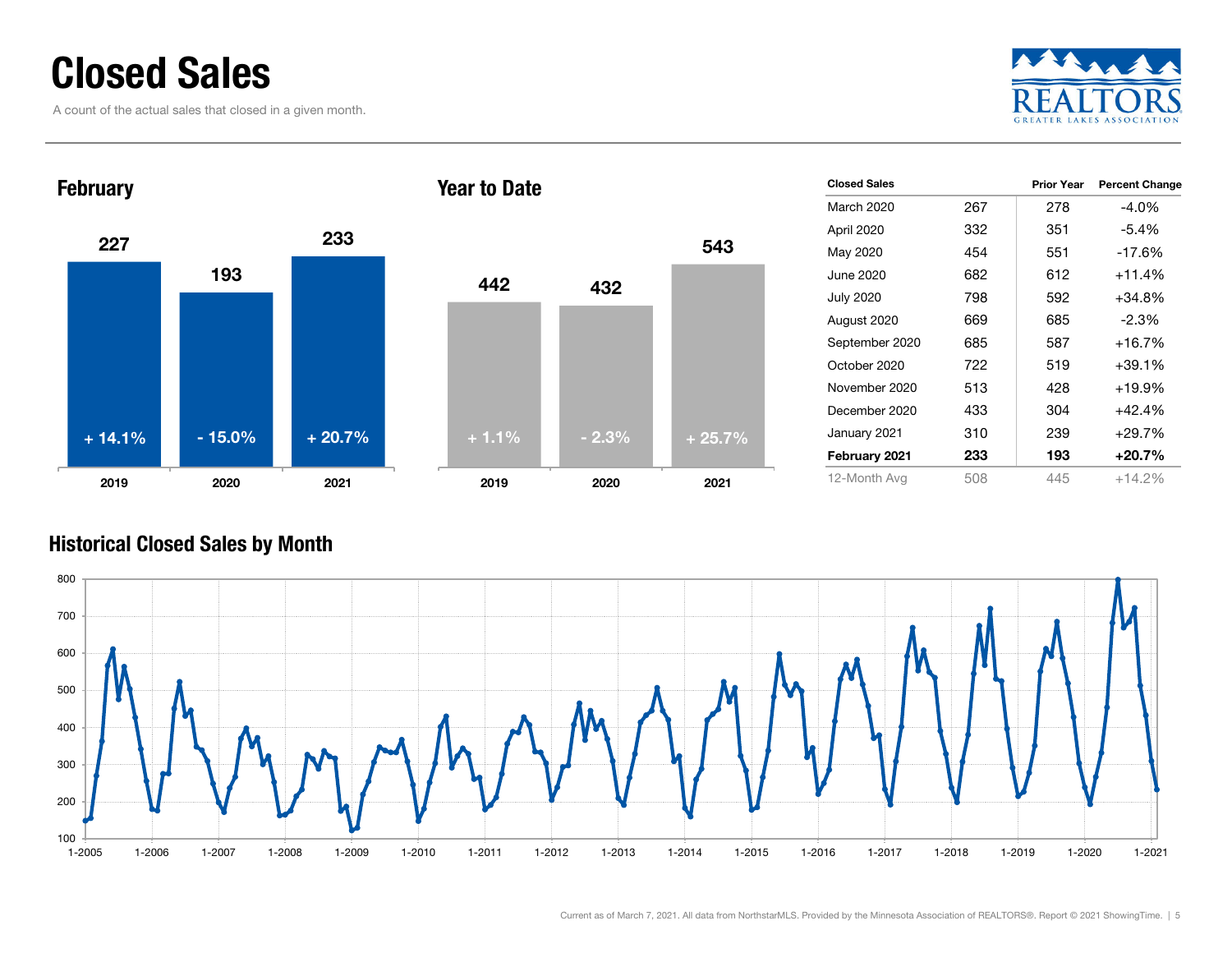### Days on Market Until Sale

Average number of days between when a property is listed and when an offer is accepted in a given month.





| Days on Market   |    | <b>Prior Year</b> | <b>Percent Change</b> |
|------------------|----|-------------------|-----------------------|
| March 2020       | 88 | 96                | $-8.3%$               |
| April 2020       | 81 | 84                | $-3.6%$               |
| May 2020         | 64 | 74                | $-13.5%$              |
| June 2020        | 71 | 63                | $+12.7%$              |
| <b>July 2020</b> | 68 | 58                | $+17.2%$              |
| August 2020      | 61 | 61                | $0.0\%$               |
| September 2020   | 55 | 68                | $-19.1%$              |
| October 2020     | 54 | 73                | $-26.0\%$             |
| November 2020    | 54 | 75                | $-28.0\%$             |
| December 2020    | 57 | 68                | $-16.2%$              |
| January 2021     | 58 | 84                | $-31.0%$              |
| February 2021    | 60 | 97                | $-38.1%$              |
| 12-Month Avg     | 64 | 75                | $-14.7%$              |

#### Historical Days on Market Until Sale by Month

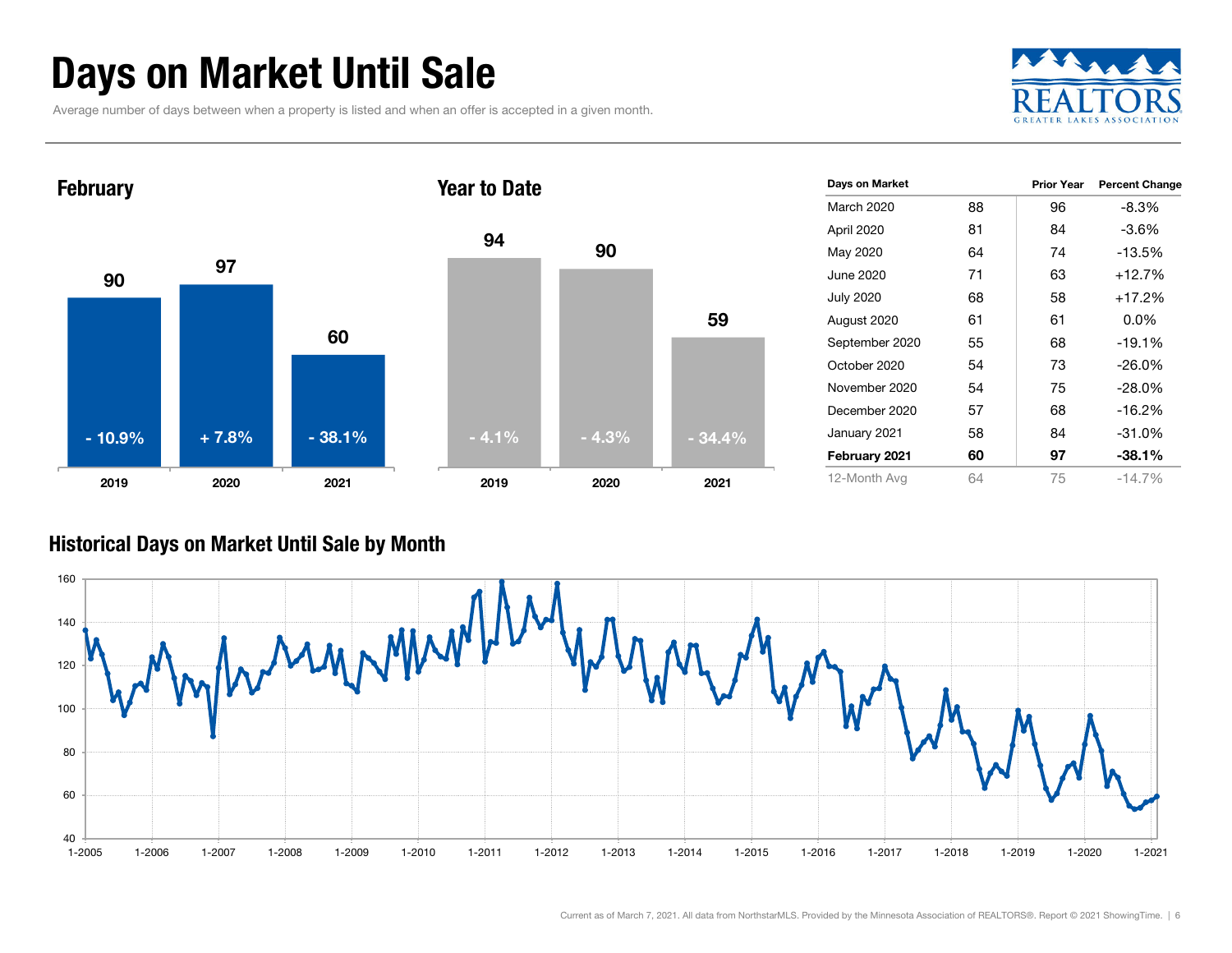### Median Sales Price

Point at which half of the sales sold for more and half sold for less, not accounting for seller concessions, in a given month.



February

#### Year to Date



| <b>Median Sales Price</b> |           | <b>Prior Year</b> | <b>Percent Change</b> |
|---------------------------|-----------|-------------------|-----------------------|
| March 2020                | \$195,000 | \$175,000         | +11.4%                |
| April 2020                | \$202,500 | \$190,750         | $+6.2\%$              |
| May 2020                  | \$220,000 | \$200.825         | $+9.5%$               |
| June 2020                 | \$219,000 | \$197,250         | +11.0%                |
| <b>July 2020</b>          | \$220,000 | \$207,000         | $+6.3\%$              |
| August 2020               | \$225,500 | \$197,500         | $+14.2%$              |
| September 2020            | \$225,000 | \$195,000         | +15.4%                |
| October 2020              | \$235,000 | \$203,000         | $+15.8%$              |
| November 2020             | \$232,000 | \$185,000         | $+25.4%$              |
| December 2020             | \$225,000 | \$179,950         | $+25.0\%$             |
| January 2021              | \$207,500 | \$177,000         | $+17.2%$              |
| February 2021             | \$215,000 | \$178,250         | +20.6%                |
| 12-Month Avg              | \$218,458 | \$190,544         | +14.6%                |

#### Historical Median Sales Price by Month

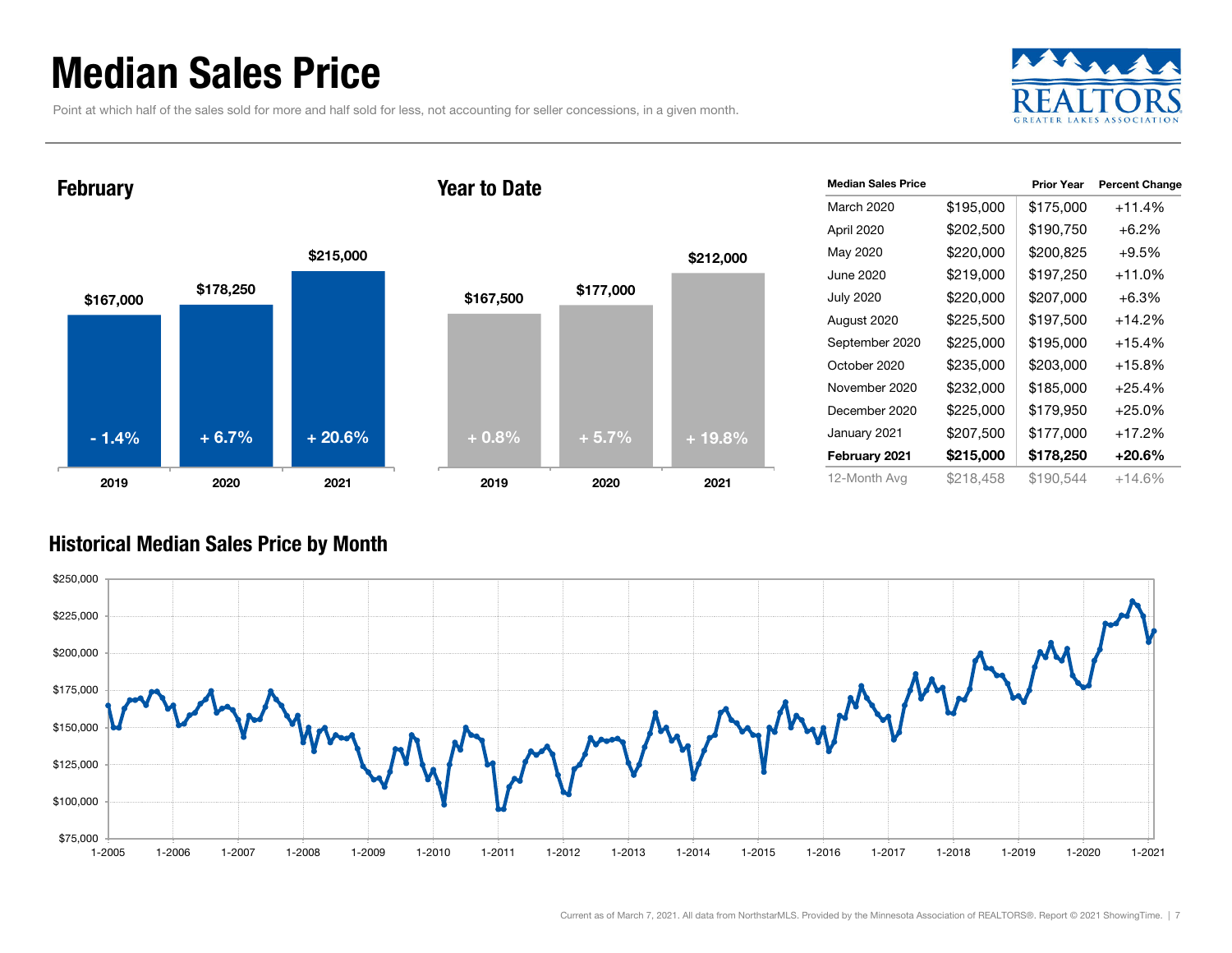### Average Sales Price

Average sales price for all closed sales, not accounting for seller concessions, in a given month.



February

#### Year to Date



| Avg. Sales Price |           | <b>Prior Year</b> | <b>Percent Change</b> |
|------------------|-----------|-------------------|-----------------------|
| March 2020       | \$235,337 | \$214,046         | $+9.9%$               |
| April 2020       | \$215,369 | \$214,084         | $+0.6\%$              |
| May 2020         | \$252,207 | \$230,662         | $+9.3%$               |
| June 2020        | \$250,248 | \$231,669         | $+8.0%$               |
| <b>July 2020</b> | \$278,411 | \$235,145         | +18.4%                |
| August 2020      | \$276,051 | \$237,260         | +16.3%                |
| September 2020   | \$265,988 | \$242,794         | $+9.6\%$              |
| October 2020     | \$307,472 | \$247,605         | $+24.2%$              |
| November 2020    | \$286,926 | \$216,962         | $+32.2%$              |
| December 2020    | \$265,230 | \$234,326         | $+13.2%$              |
| January 2021     | \$251,828 | \$208,264         | $+20.9%$              |
| February 2021    | \$251,237 | \$213,290         | +17.8%                |
| 12-Month Avg     | \$261,359 | \$227.176         | +15.0%                |

#### Historical Average Sales Price by Month

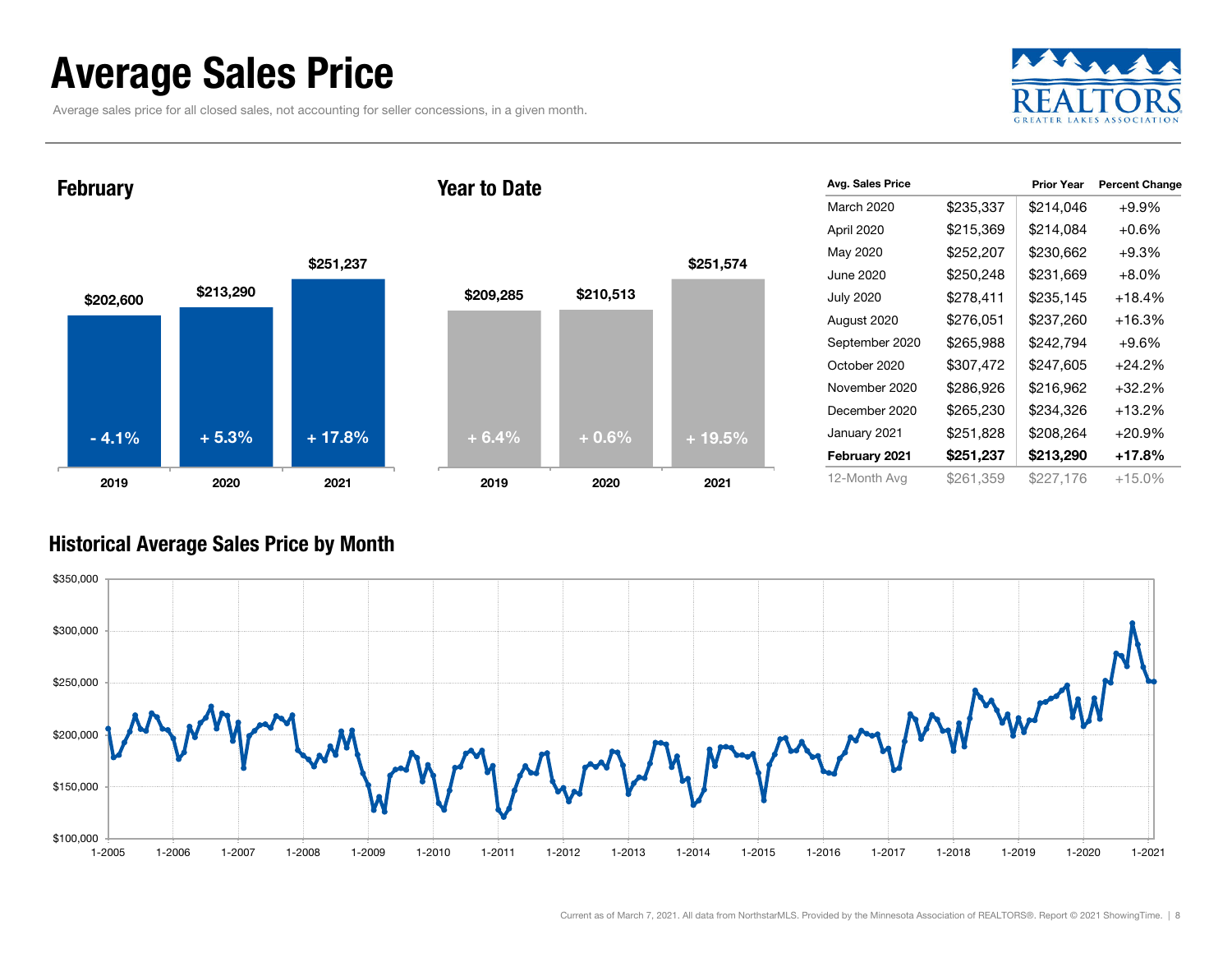## Percent of Original List Price Received

Percentage found when dividing a property's sales price by its original list price, then taking the average for all properties sold in a given month, not accounting for seller concessions.



93.3% 92.5% 95.8% 2019 2020 2021 **February** 92.9% 93.2% 96.4% 2019 2020 2021 Year to Date+ 1.3% $\%$  - 0.9% + 3.6% + 0.5% + 0.3% + 3.4%

| Pct. of Orig. Price Received |       | <b>Prior Year</b> | <b>Percent Change</b> |
|------------------------------|-------|-------------------|-----------------------|
| March 2020                   | 95.9% | 94.5%             | $+1.5%$               |
| April 2020                   | 95.3% | 95.5%             | $-0.2\%$              |
| May 2020                     | 95.8% | 96.5%             | $-0.7\%$              |
| June 2020                    | 96.3% | 96.3%             | $0.0\%$               |
| <b>July 2020</b>             | 96.3% | 96.1%             | $+0.2%$               |
| August 2020                  | 96.7% | 95.7%             | $+1.0%$               |
| September 2020               | 97.1% | 94.2%             | $+3.1%$               |
| October 2020                 | 97.5% | 94.0%             | $+3.7%$               |
| November 2020                | 97.2% | 93.4%             | $+4.1%$               |
| December 2020                | 96.4% | 94.4%             | $+2.1\%$              |
| January 2021                 | 96.7% | 93.7%             | +3.2%                 |
| February 2021                | 95.8% | $92.5\%$          | $+3.6\%$              |
| 12-Month Avg                 | 96.4% | 94.7%             | +1.8%                 |

#### Historical Percent of Original List Price Received by Month

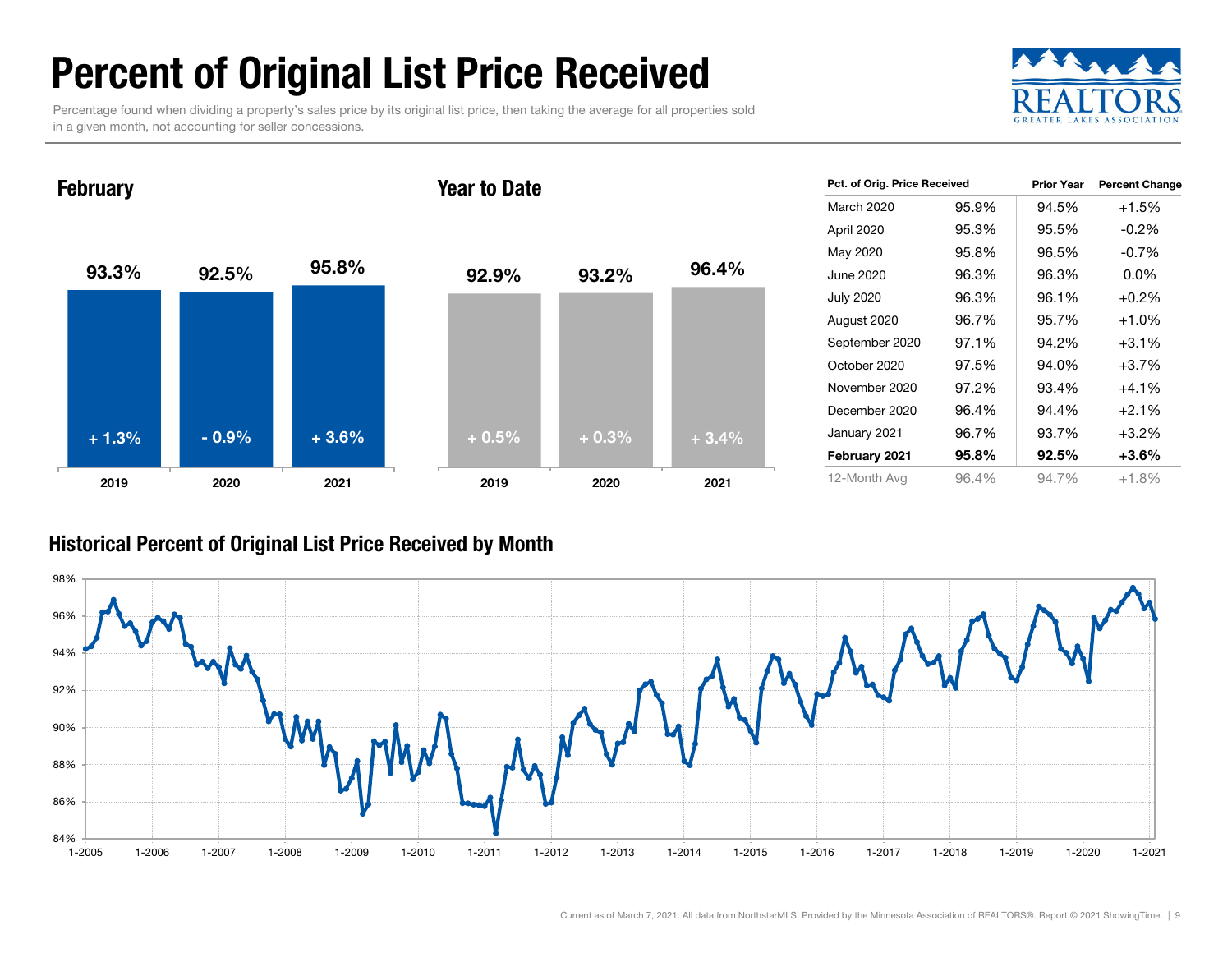## Housing Affordability Index

This index measures housing affordability for the region. For example, an index of 120 means the median household income is 120% of what is necessary to qualify for the median-priced home under prevailing interest rates. A higher number means greater affordability.





| <b>Affordability Index</b> |     | <b>Prior Year</b> | <b>Percent Change</b> |
|----------------------------|-----|-------------------|-----------------------|
| March 2020                 | 145 | 154               | -5.8%                 |
| April 2020                 | 146 | 142               | $+2.8%$               |
| May 2020                   | 134 | 135               | $-0.7\%$              |
| June 2020                  | 137 | 137               | $0.0\%$               |
| <b>July 2020</b>           | 138 | 134               | $+3.0%$               |
| August 2020                | 136 | 147               | $-7.5\%$              |
| September 2020             | 136 | 147               | -7.5%                 |
| October 2020               | 132 | 143               | $-7.7\%$              |
| November 2020              | 134 | 153               | $-12.4%$              |
| December 2020              | 138 | 157               | $-12.1%$              |
| January 2021               | 148 | 164               | $-9.8%$               |
| February 2021              | 136 | 164               | $-17.1%$              |
| 12-Month Avg               | 138 | 148               | $-6.8%$               |

#### Historical Housing Affordability Index by Mont h

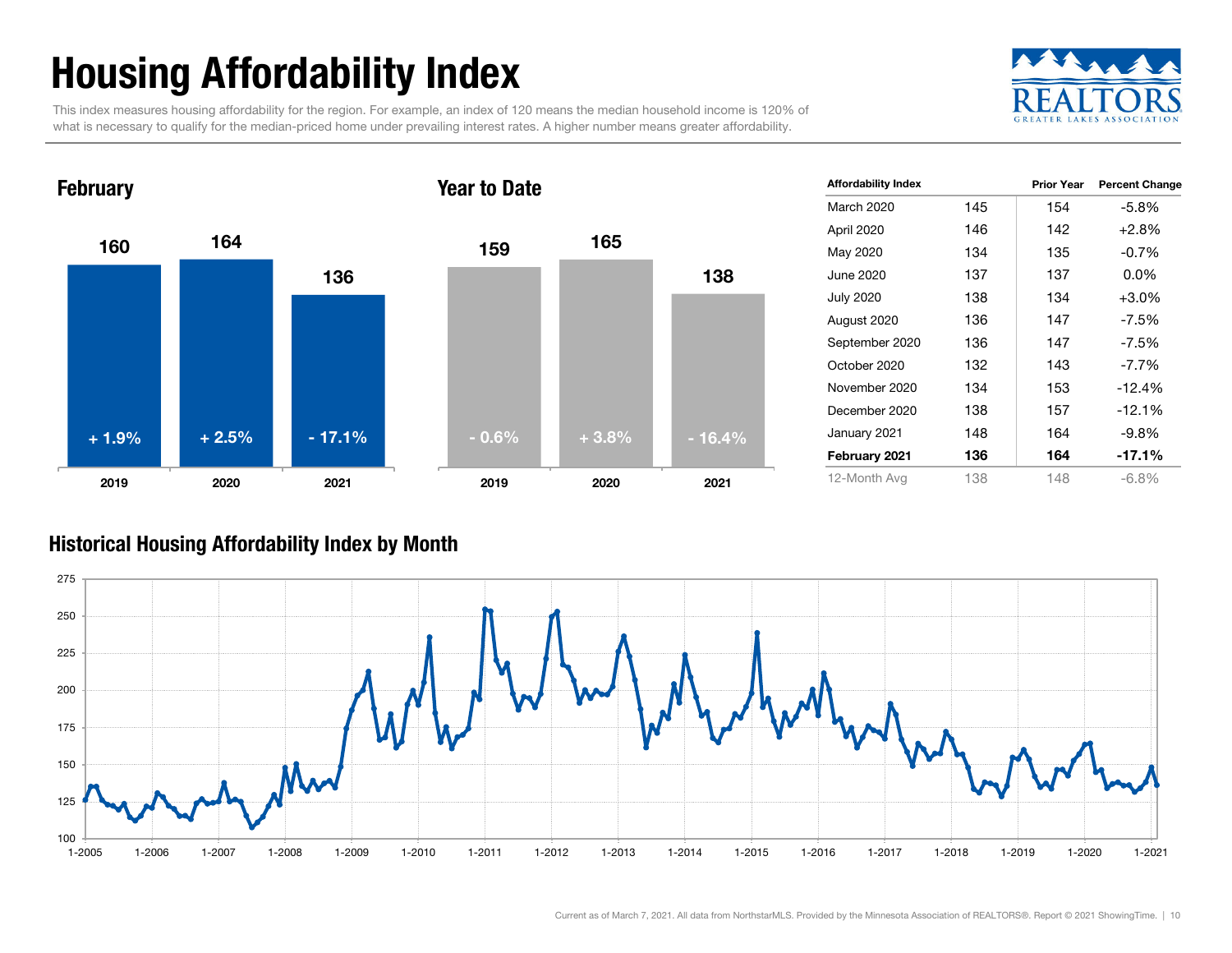### Inventory of Homes for Sale

The number of properties available for sale in active status at the end of a given month.





#### Historical Inventory of Homes for Sale by Month

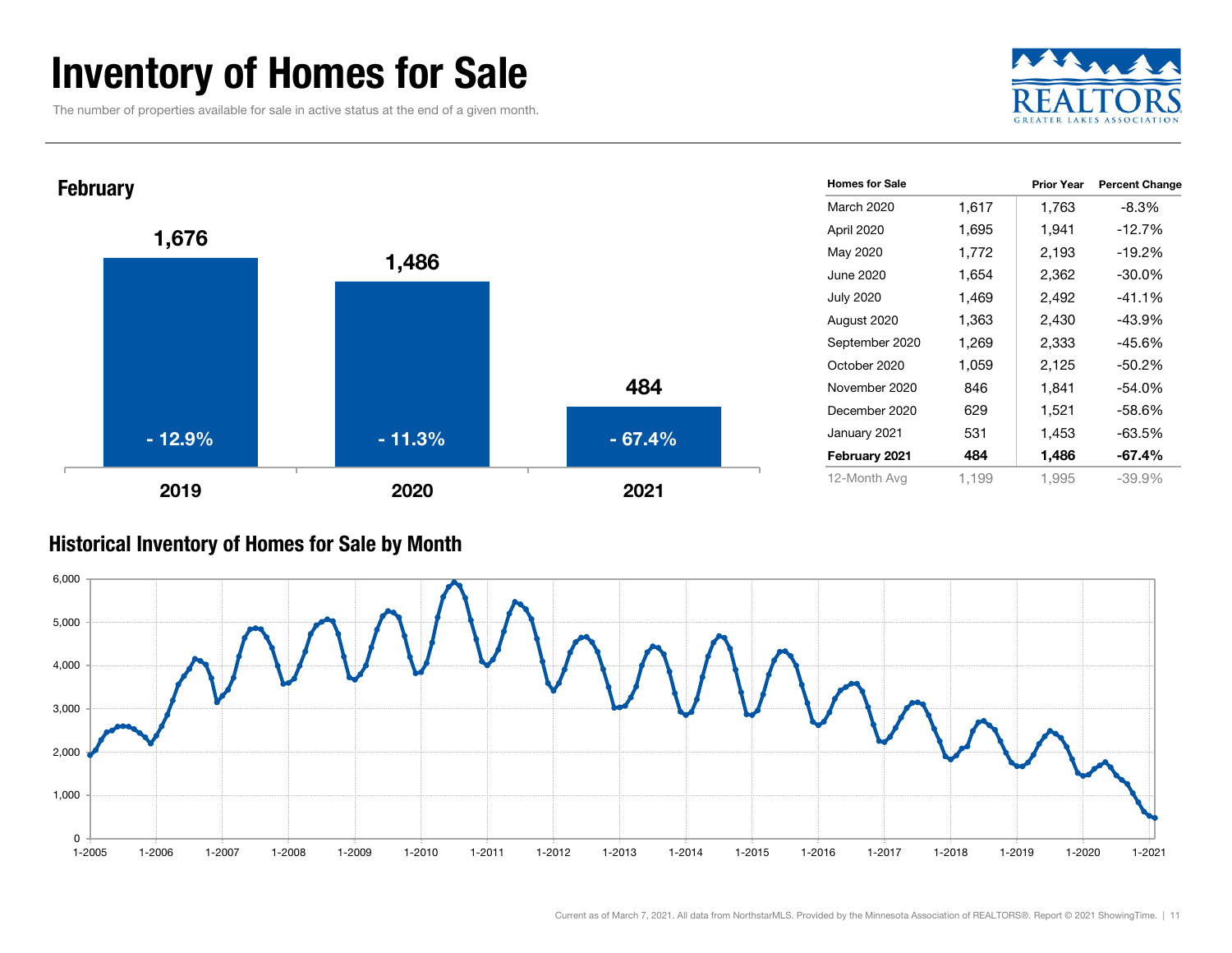### Months Supply of Inventory

The inventory of homes for sale at the end of a given month, divided by the average monthly pending sales from the last 12 months.





#### Historical Months Supply of Inventory by Month